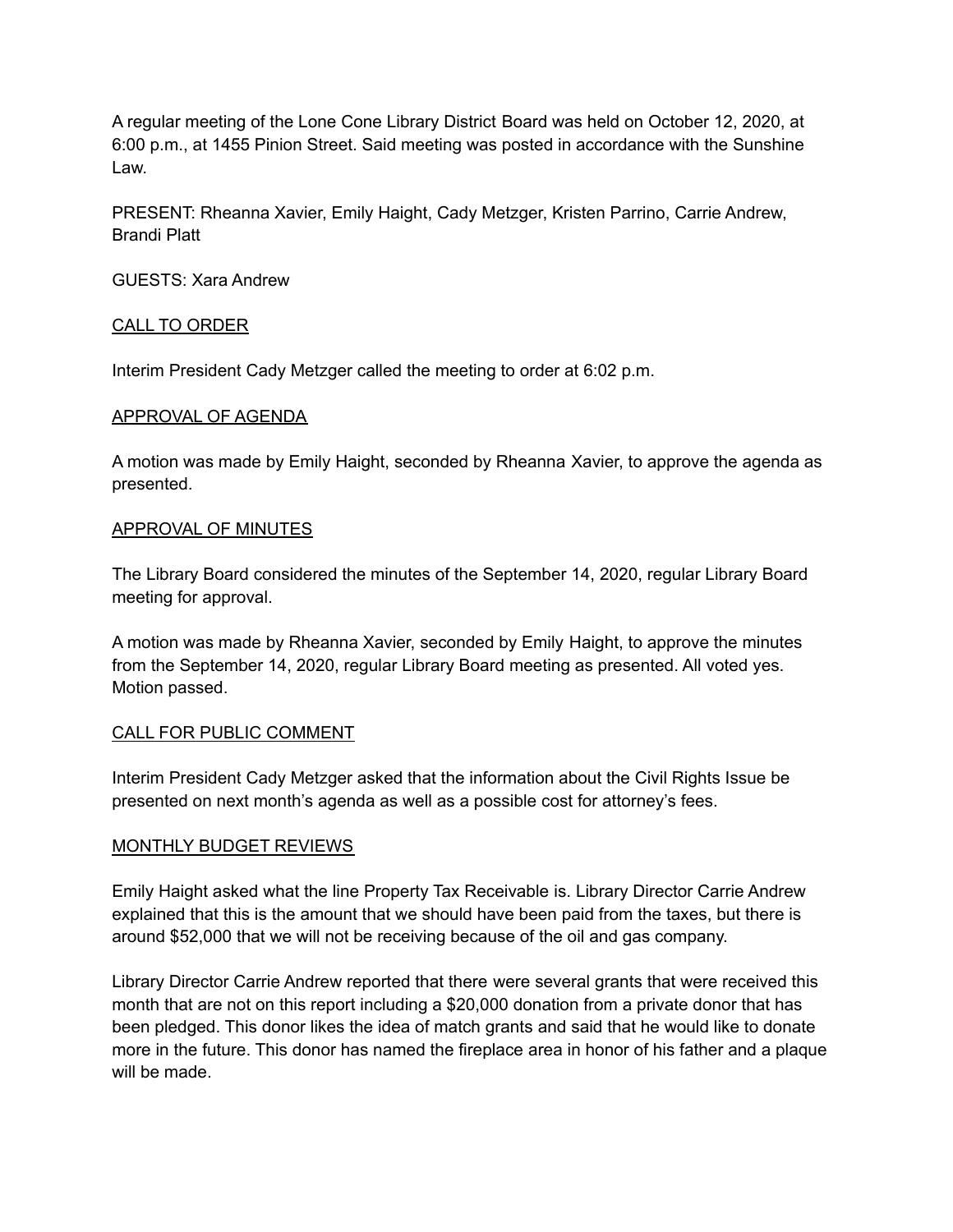Library District Board Meeting October 12, 2020 Page 2 of 4

The Board made the recommendation of doing an audit every three years for grant purposes.

A motion was made by Emily Haight, seconded by Cady Metzger, to accept the financial report. All voted yes. Motion passed.

## MONTHLY REPORTS Q&A

Library Director Carrie Andrew reported that she requested one of the staff to start working on some graphs and she will present them when they are ready.

It was reported that there has been a steady increase in visitor usage. Part of this is because our programs have resumed and our Library Programmer has had a continual increase of participants since her first program. It was reported that Pinhead is starting their programs on No School Fridays again and Telluride Theatre has reached out to start thinking about programs again. It was reported that the Telluride Foundation awarded us another \$5000 grant to continue the lunch program on Fridays through the school year.

## DIRECTOR'S REPORT

Library Director Carrie Andrew reported that the irrigation system has been blown out and the watering is done for the season. We are still working with Deep Creek to fix the issues that are needing to be looked at.

It was reported that the Library is looking to hire someone for the Circulation Assistant as one of our staff members was offered a full time job elsewhere.

It was reported that Carrie is going to try to send out a monthly email to all of our patrons because people are tired of Facebook and are not seeing all of our information. It was reported that we are also going to be working with Kieran Hixon to redo our website to try to increase our circulation.

It was reported that a grant was just written for \$3500 to the Just For Kids Foundation for programs. We have a volunteer that helps with a bi-lingual storytime, but if we had the funds to pay her we can count on her regularly twice a month and for one quarterly family gathering event.

It was reported that Carrie is looking into a grant to go towards the Voices of Norwood idea.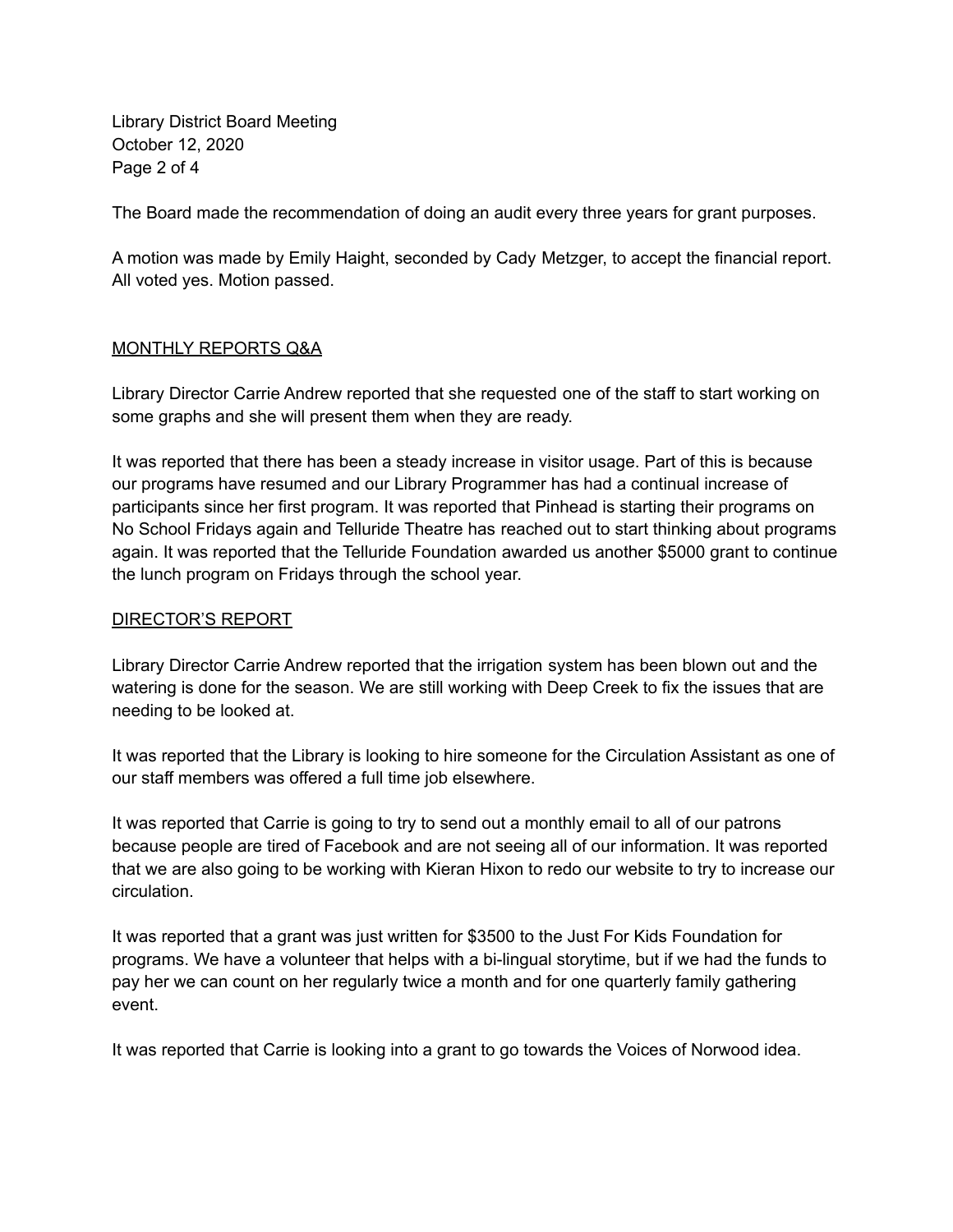Library District Board Meeting October 12, 2020 Page 3 of 4

If awarded one of the grants she is looking at, a facilitator course would be mandatory.

It was reported that the Library is going to subscribe to a service called Kanopy for video streaming.

It was reported that Carrie is trying to get a Community Heart and Soul collaboration on its feet. It builds into what has already been happening with SPARC, the Town of Norwood, WEEDC, County Commissioners and others about bringing the community together. It has brought up the idea of designing the exterior land that isn't being utilized to create a community collaboration that all ties together. The Father Syl Fund would be willing to help with shade sails or a pergola and once it starts moving forward, Carrie will be in contact with Darroll Carr about a playground. It was recommended to talk to the developers for the land south of us to plan the connectivity to our property.

#### BOARD MEMBER REPORTS

No reports were presented at this time.

#### UNFINISHED BUSINESS

Draft of 2021 Budget: An updated version of the 2021 Draft Budget was presented to the Board to review.

A motion was made by Rheanna Xavier, seconded by Cady Metzger, to approve the 2021 Draft Budget for public posting. All voted yes. Motion passed.

The Board was given a Director Evaluation Form by Carrie Andrew. It was explained that the evaluations will need to be given to the President. It was explained that in the past, some have taken an average of all of the evaluations to come up with the final numbers, and last year, the President took everyone's evaluations and compiled them into one letter to present to the Director. In the past the Director has either sat one on one with the President or the Board can call an executive session. The final evaluation has to be done before December.

Interim President Cady Metzger would like to do a combination of averages and a letter. The Board needs to have their final decision ready by the December meeting on whether or not the Director is to receive a raise. The evaluations should be done and an executive session will be held during the November meeting to discuss the results. The minutes reflect that the November Agenda will show the meeting to start at 5:45 p.m. to hold the executive session pursuant to §24-6-402(4)(f), C.R.S., personnel matters.